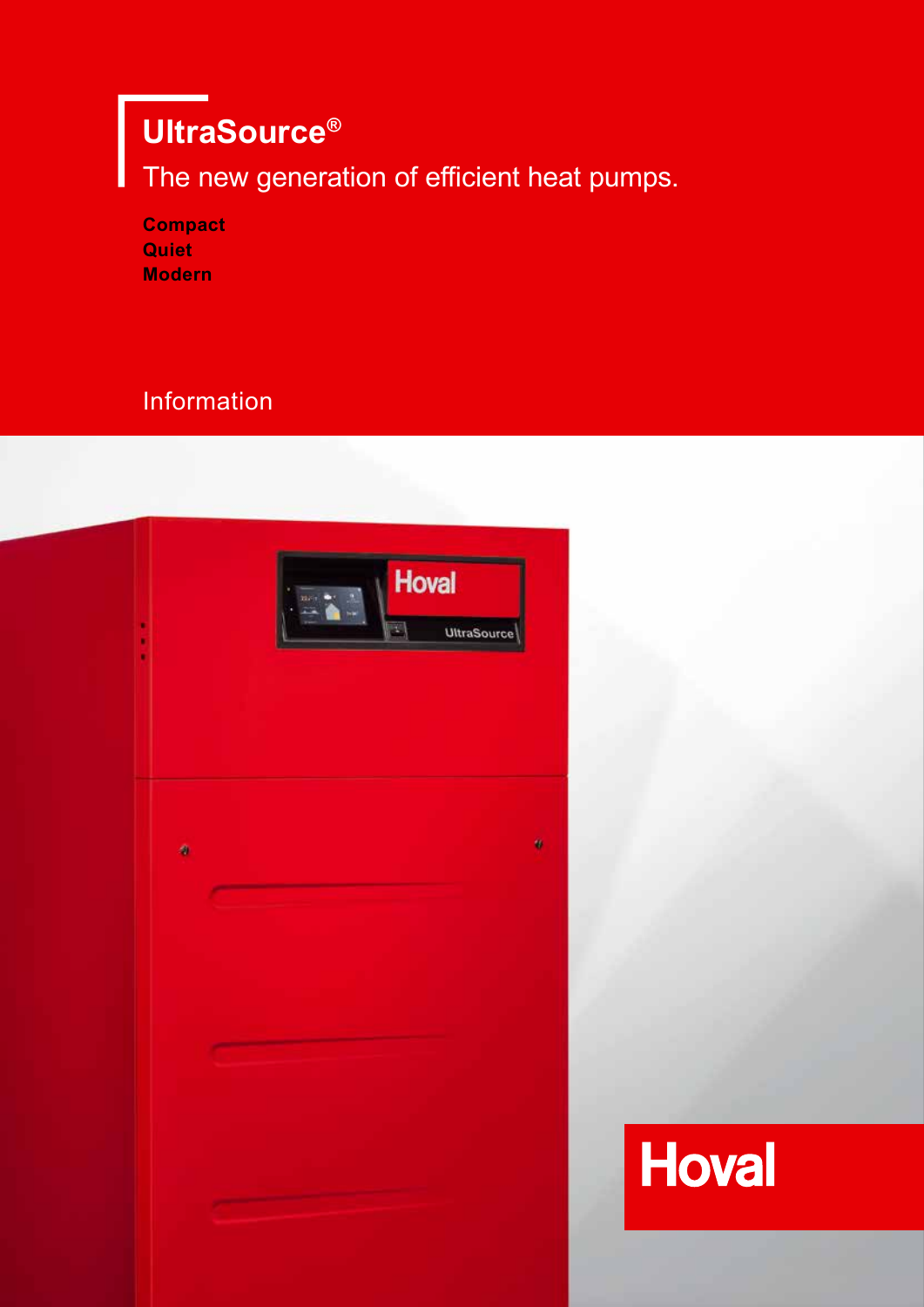# **Source** Inspired by nature.

#### **Straight from nature – air, soil and water.**

Nature is a source of relaxation; a place to get away from it all. And for Hoval's engineers, it has been a source of inspiration too. Air, soil and water provide sources of energy for heat pumps – and Hoval's aim was to combine them with its technology to develop its newest generation of heat pumps. The result is something quieter and more efficient than ever before. Effective climate protection, cosy warmth and outstanding costeffectiveness have a new name: UltraSource®.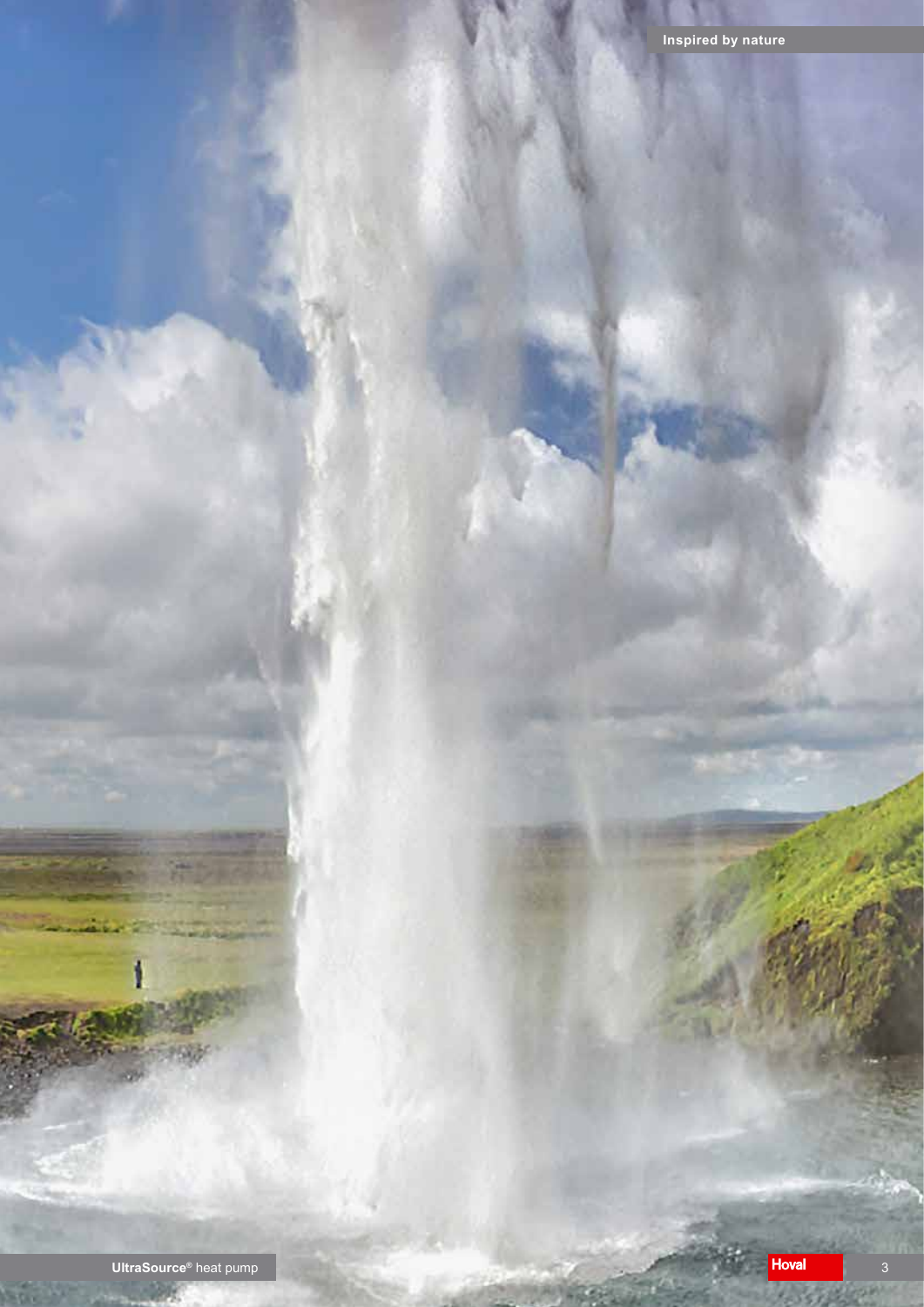# **Hoval UltraSource® B**

Save money by using energy from the air.



**UltraSource® B compact C** (8,11/200)





Integrated tank for hot water, 200 l capacity

CleverCool inside



Air/water heat pump in split design with indoor and outdoor unit, especially suitable for single-family homes. The UltraSource® B heats, provides hot water and cools in summer. A hot water storage tank is also integrated into the compact version.

#### **Saves money by maximising efficiency.**

The infinitely variable adjustment of output to demand, known as modulation, ensures the best efficiency values over the year.

#### **Compact design saves space.**

The UltraSource® requires very little space for installation. If the hot water tank is installed in the indoor unit, this frees up even more space.

#### **Quiet operation.**

The generous dimensions of the outdoor unit and the infinitely variable adjustment of output to demand ensure particularly quiet operation.

#### **State-of-the-art design.**

The UltraSource® also sports an attractive design. With its slatted elements, the outdoor unit in particular looks more like part of a facade.



Modulating range of performance for A2W35: 2.1-17.4 kW Coefficient of performance (COP) for A2W35 and nominal output: 4.5 Outdoor unit sound power level, EN 12102: 46 dB(A)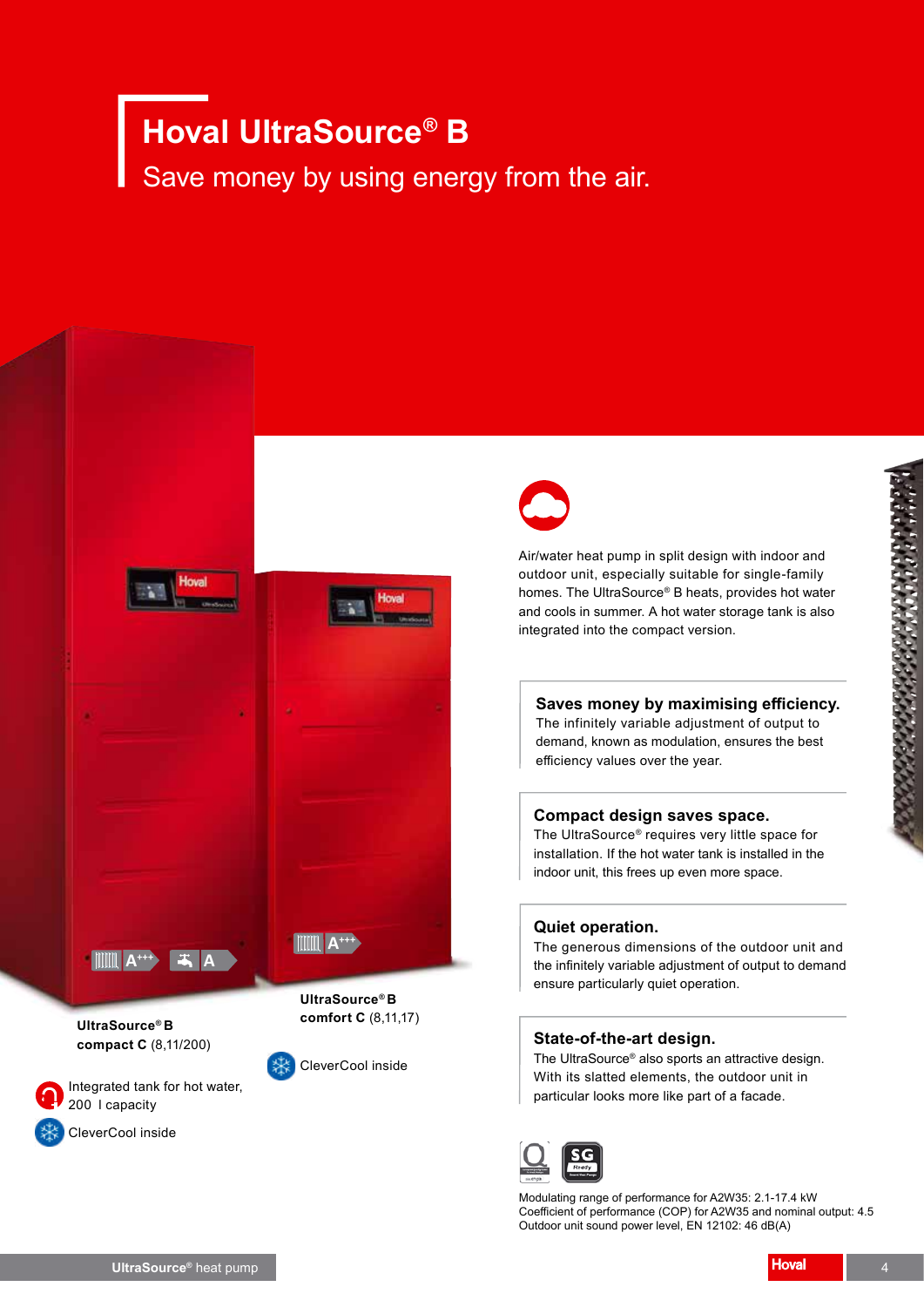

#### **State-of-the-art design for indoor and outdoor units.**

The front of the indoor unit is made out of premium metal. Its design elements make it appear even slimmer. With its slatted elements, the design of the outdoor unit looks just like part of a facade or modern garden furniture. The ridge that air/water heat pumps need to protect their air inlet against things like snow is already integrated and hidden elegantly behind the cladding.

Outdoor unit (17)

#### **Saves money by maximising efficiency.**

The adjustment of output to demand, known as modulation, ensures the best efficiency values over the year. The optimum design and use of premium, energy-saving components help to save extra energy costs.

#### **Slim design saves space.**

The UltraSource® requires very little space for installation in the home. The distribution of components between the indoor and outdoor units saves additional space inside the house. If the hot water tank is also installed in the indoor unit, this frees up even more space as an external DHW storage tank is no longer required. The UltraSource® is so quiet that it can even be placed in a spare room if there is no space in your boiler room.



#### **Dimensions and design lead to less noise.**

Sophisticated engineering solutions in the areas of output adjustment, night operation, mounting for optimised acoustic properties and encapsulation ensure quiet operation and undisturbed sleep. The size of the evaporator and fan in the outdoor unit has been increased, allowing more air (and therefore more energy) to be transported – but with lower noise levels.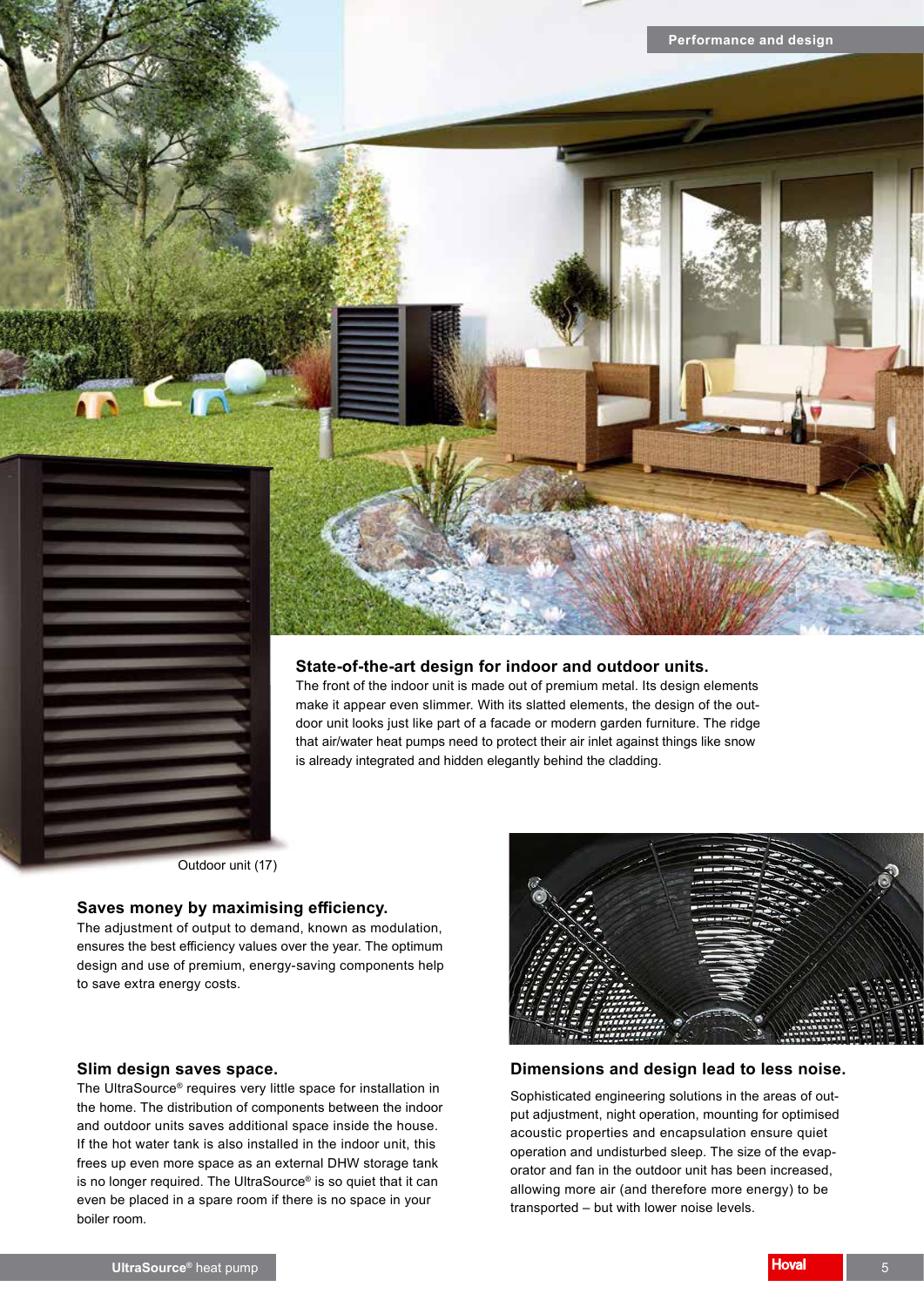# **Hoval UltraSource® T**

Save money by using energy from the soil and from water.





Brine/water or water/water heat pump for installation inside the house, especially suitable for single-family homes. The UltraSource® T heats and provides hot water. A hot water storage tank is also integrated into the compact version. The CleverCool cooling function is available as an option on request.

#### **Saves money by maximising efficiency.**

The infinitely variable adjustment of output to demand, known as modulation, ensures the best efficiency values over the year.

#### **Compact design saves space.**

The UltraSource® requires very little space for installation. The slimline design offers benefits when it comes to transport too.

#### **Quiet operation.**

The infinitely variable adjustment of output to demand and the sound-optimised design ensure particularly quiet operation.

#### **State-of-the-art design.**

The UltraSource® also sports an attractive design. Thanks to its high-quality appearance, it can even blend inconspicuously into your spare room.



Modulating range of performance for B0W35: 1.8-21.5 kW Coefficient of performance (COP) for B0W35 and nominal output: 5.1 Sound power level, EN 12102: 41 dB(A)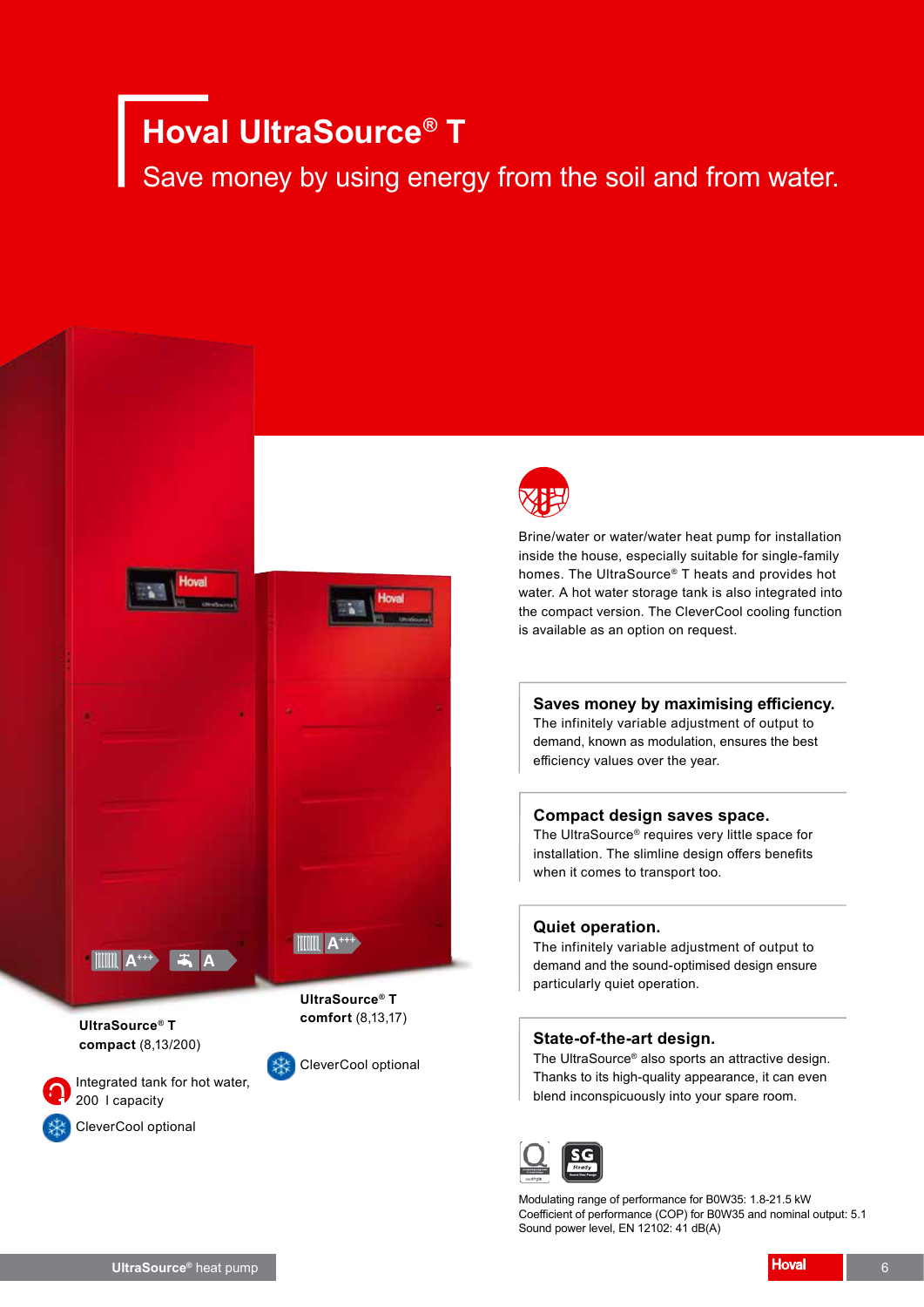

#### **Corner installation.**

The connections have been positioned so that the heat pump can be placed in the corner to save space. The compact design can be positioned in the left corner and the comfort design in the left or right corner.

#### **Integration.**

The UltraSource® also requires very little effort during transportation. If space is really at a premium, the compact version with an integrated hot water tank can even be divided up very easily.

#### **Hot water system integration.**

The system for generating hot water comes integrated into the compact version. Thanks to the thermal disinfection function, legionella bacteria don't stand a chance. There's no need to install a separate tank. The comfort version also comes prepared for a system that provides hot water, allowing it to be connected more quickly.

#### **Cooling provided by CleverCool.**

In summer, the heat pump can cool your rooms, creating a pleasant indoor climate. The best thing about this? The function comes installed in the air/water version. And it can be ordered as an option for the UltraSource® T.

#### **Expandable system controller.**

The Hoval product range uses a standardised control strategy: the TopTronic® E system controller. This makes it easy to create virtually any combination of products and systems. Whether you want to add operation via the HovalConnect App or an additional solar plant, systems can be expanded easily at any time.

Hoval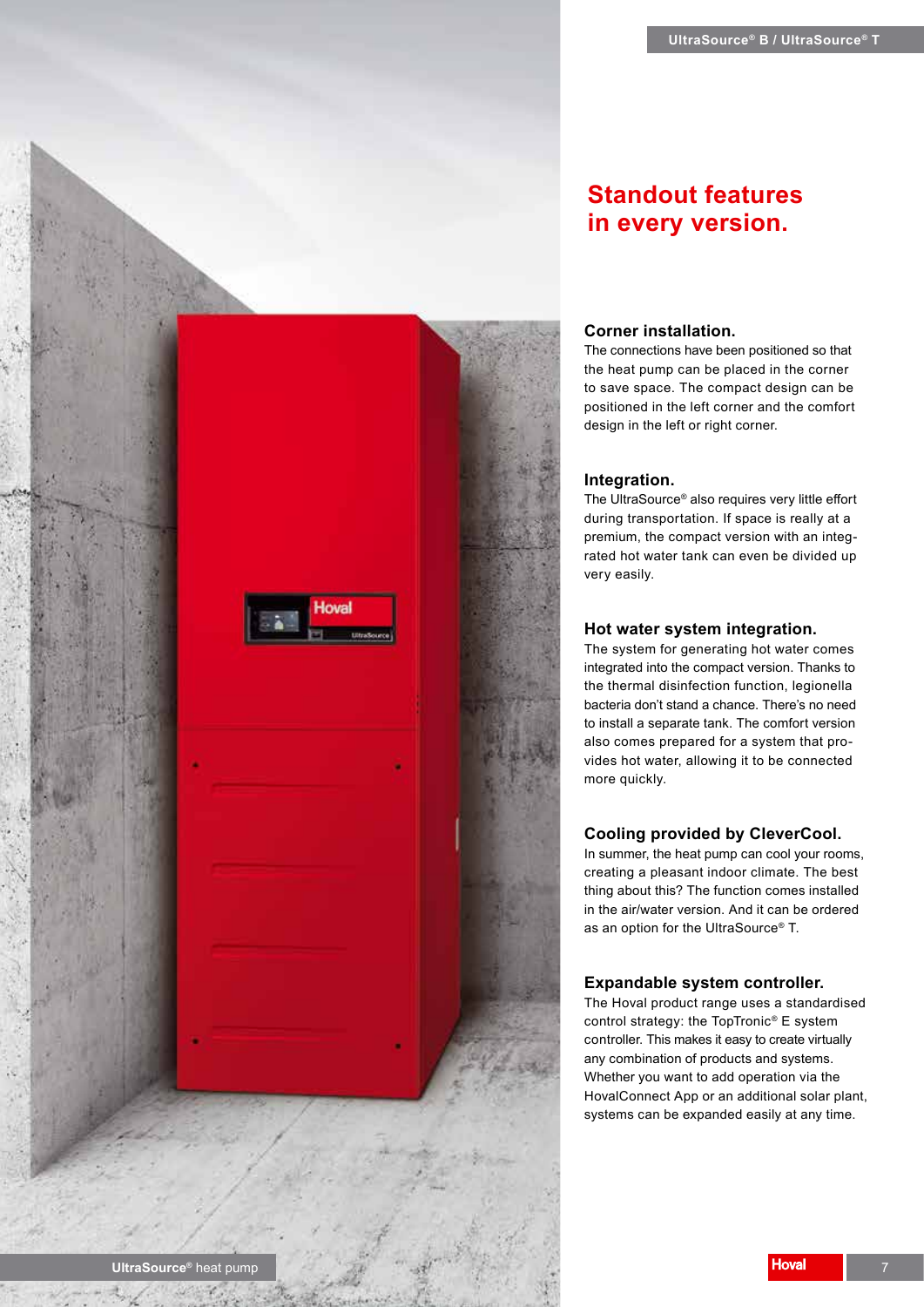# **A collection of new generations** UltraSource® and TopTronic® E.



### **Room control module**

Using the control module installed in your living room, for example, you can even adapt heat pump operation in line with individual daily or weekly programmes. What's the weather forecast? The TopTronic® E control system knows. Every three hours, it retrieves a reliable weather forecast for your location from the Internet and aligns heating operation with this. So you can save energy while looking after the environment and your costs – and still enjoy the same level of comfort.



### **HovalConnect**

The HovalConnect online service allows you to operate your system via the Internet from home or via an app when you are on the go. The service is accessed using a personal password. The software is easy to use and provides an overview of your system in the form of graphics. It allows you to optimise your system and reduce costs.



## **HovalConnect App**

Stay flexible with everything available at a glance. Let's say you've decided to head home from work a little earlier than usual – just increase the temperature and look forward to reaching your cosy, warm house. If you want to control your heating while you're out and about, you can do this quickly from the HovalConnect App for your smartphone.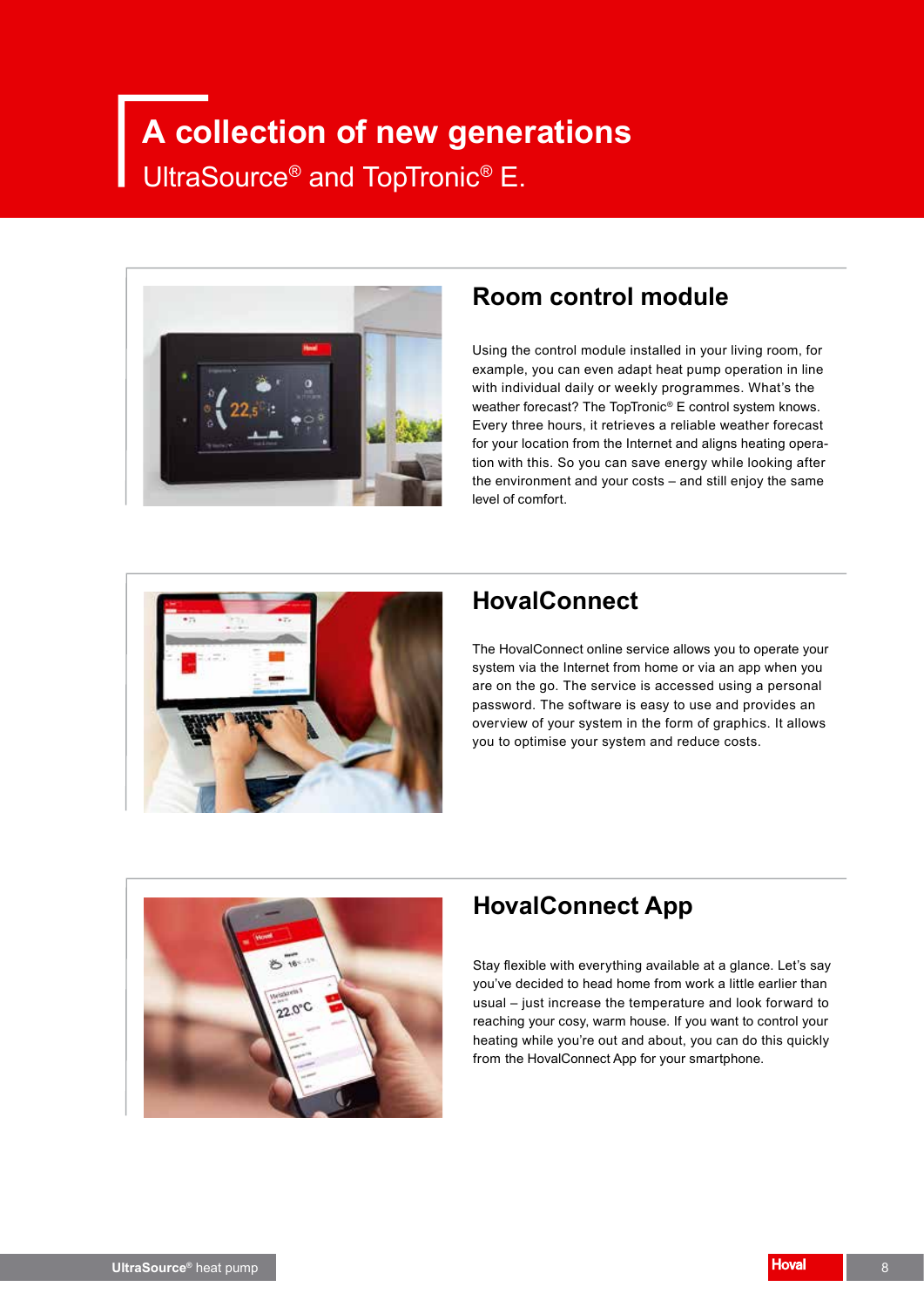## **System solutions**

Flexible combinations with the system controller.

### **One control system for everything.**

The TopTronic® E regulates the operation of the UltraSource® – and can do even more than that. The system controller brings together the heat pump, water tank and residential ventilation into one efficient universal system. All of the components in this system are carefully tuned so that they get as much power from as little energy as possible.



**Photovoltaic** collectors generate electricity to operate the heat pump.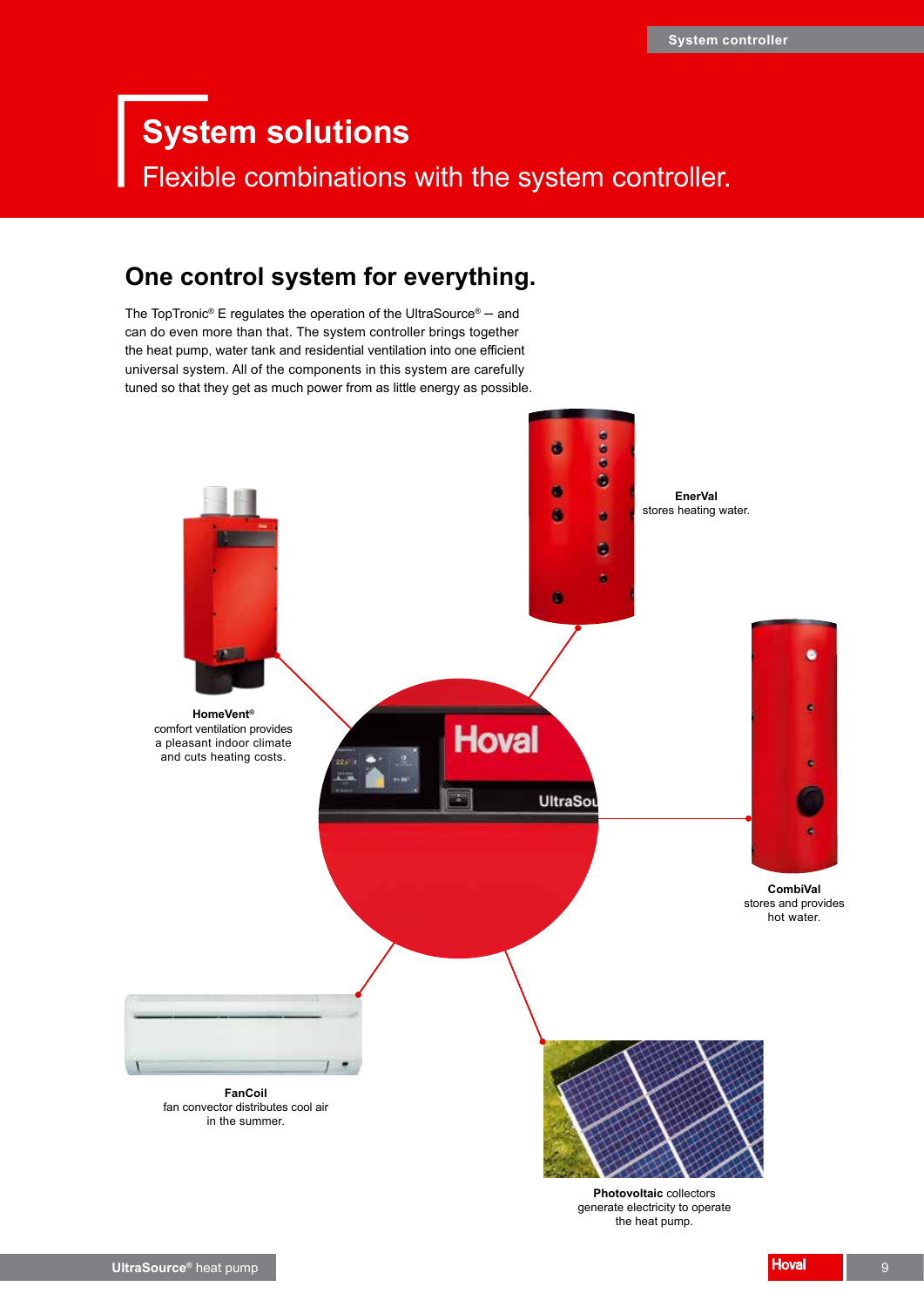# **Hoval Solutions** UltraSource® as a system solution.



**UltraSource®**

The UltraSource® compact heats rooms exactly as is needed using underfloor heating, and provides hot water. The water is stored in the integrated tank until it is needed. The system is operated using the TopTronic® E system controller's room control unit and a smartphone with the HovalConnect App.



The UltraSource® compact heats rooms exactly as is needed using underfloor heating, and heats the service water that is stored in the CombiVal. The photovoltaic modules provide the majority of the electrical energy required by the UltraSource®. The TopTronic® E system controller's room control unit is also used for operating not only the heating, but also the HomeVent® comfort ventilation. It conveys fresh air into the rooms and recovers both heat and humidity from the extract air. The system can also be operated using a smartphone with the HovalConnect App.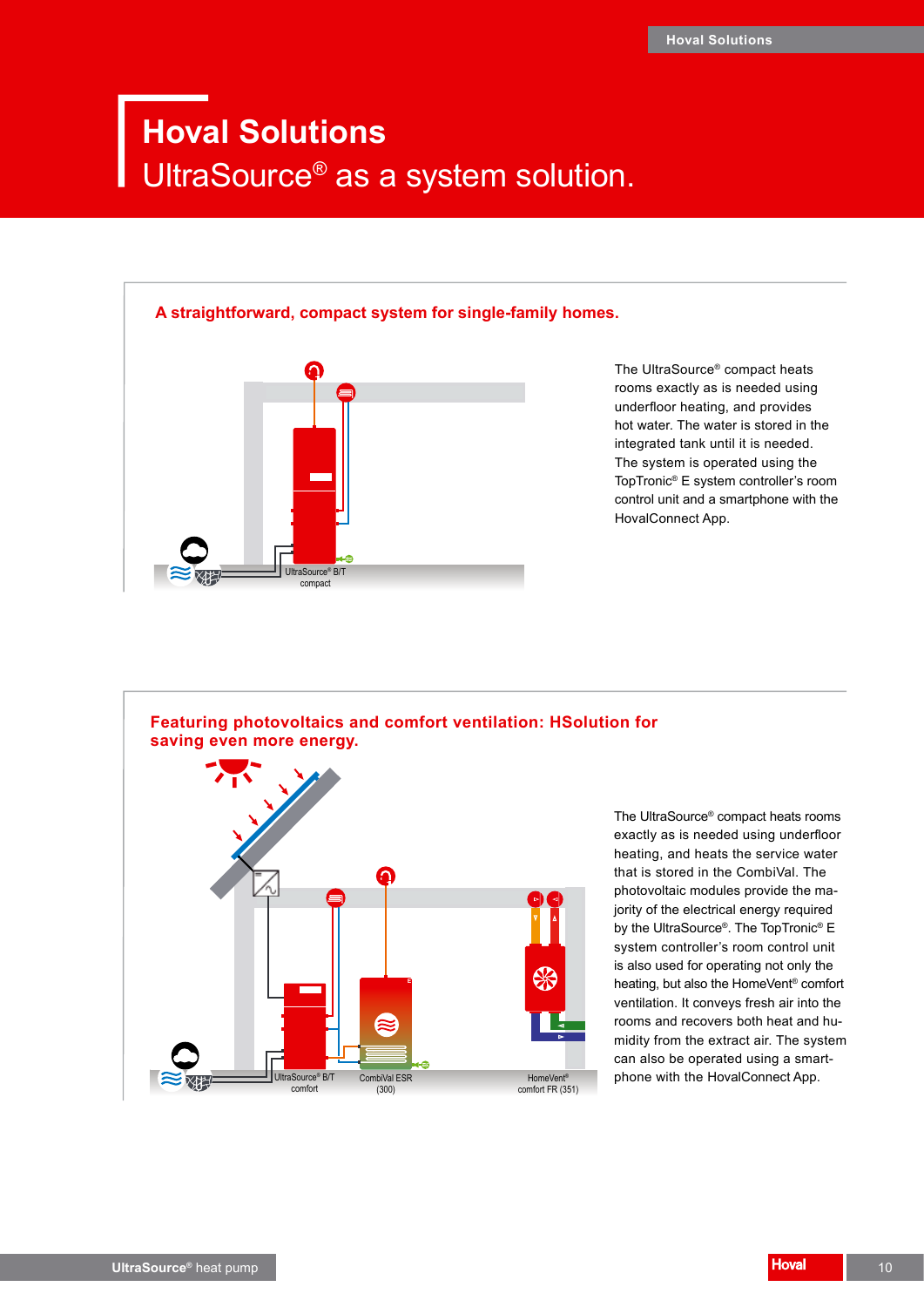# **We are there for you.** And we have been for generations.

#### **Consulting and design**

Whether you're looking for a heating, cooling or ventilation solution, for a new building or a renovation project, Hoval is here to give you expert advice. Do you design, install or operate systems? Or are you an investor? Then we speak your language. Experienced Hoval consultants gain an in-depth understanding of your requirements and suggest appropriate solutions on that basis.

#### **System solutions**

To control a universal Hoval system, all you need is one system controller. The individual components work in perfect harmony, allowing them to deliver increased output and use less energy. Operating a universal system costs less than operating a collection of individual components.

#### **Service expertise**

Do you need to have a system commissioned or serviced? Hoval customer service technicians in Germany, Austria and Switzerland are here to help. Regular maintenance will give your system a longer service life. Your investment will maintain its value over several years and operation will remain as economical as possible.